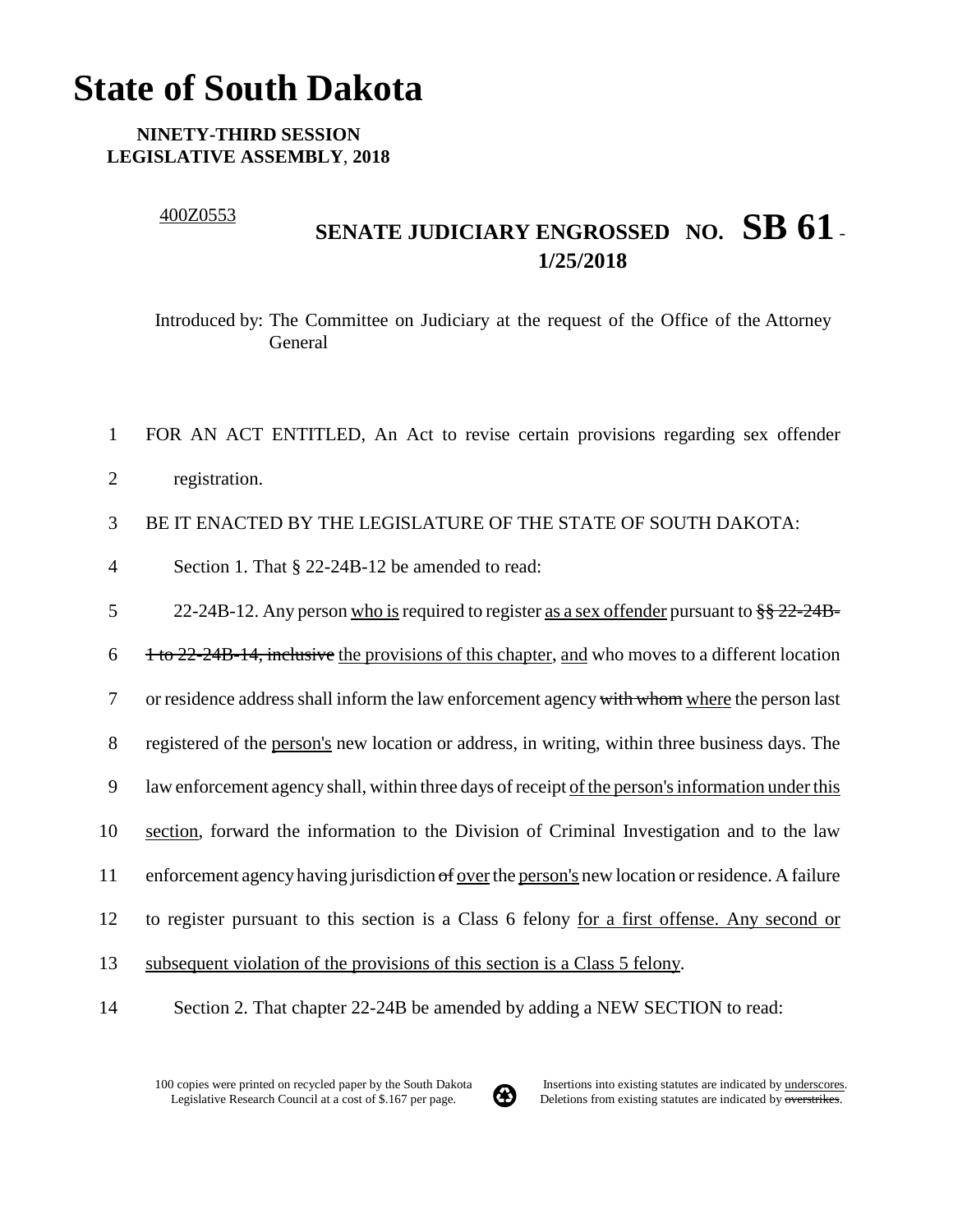Any person who is required to register as a sex offender pursuant to the provisions of this chapter and who intends to move to a different location or residence address outside of the state, shall inform the law enforcement agency where the person last registered of the person's new location or address, in person pursuant to the provisions of § 22-24B-2, not less than three business days prior to leaving the state. The law enforcement agency shall, within three days of the receipt of the person's information under this section, forward the information to the Division of Criminal Investigation and to the law enforcement agency having jurisdiction over the person's new location or residence. A failure to register pursuant to this section is a Class 6 felony for a first offense. Any second or subsequent violation of the provisions of this section is a Class 5 felony. 11 Section 3. That § 22-24B-22 be amended to read: 22-24B-22. Terms used in §§ 22-24B-22 to 22-24B-28, inclusive, mean: (1) "Community safety zone," the measurement of a straight line that creates an area that lies within five hundred feet from the facilities and grounds of any school, public park, public playground, or public pool, including the facilities and grounds itself; (2) "Loiter," to remain for a period of time and under circumstances that a reasonable person would determine is for the primary purpose of observing or contacting minors; (3) "School," any public, private, denominational, or parochial school offering preschool, kindergarten, or any grade from one through twelve accredited through the Department of Education; 22 (4) "Residence," the address an offender a person lists for purposes of the sex offender 23 registry as provided for in under § 22-24-12 and subdivision 22-24B-8(3).

Section 4. That § 22-24B-37 be amended to read: